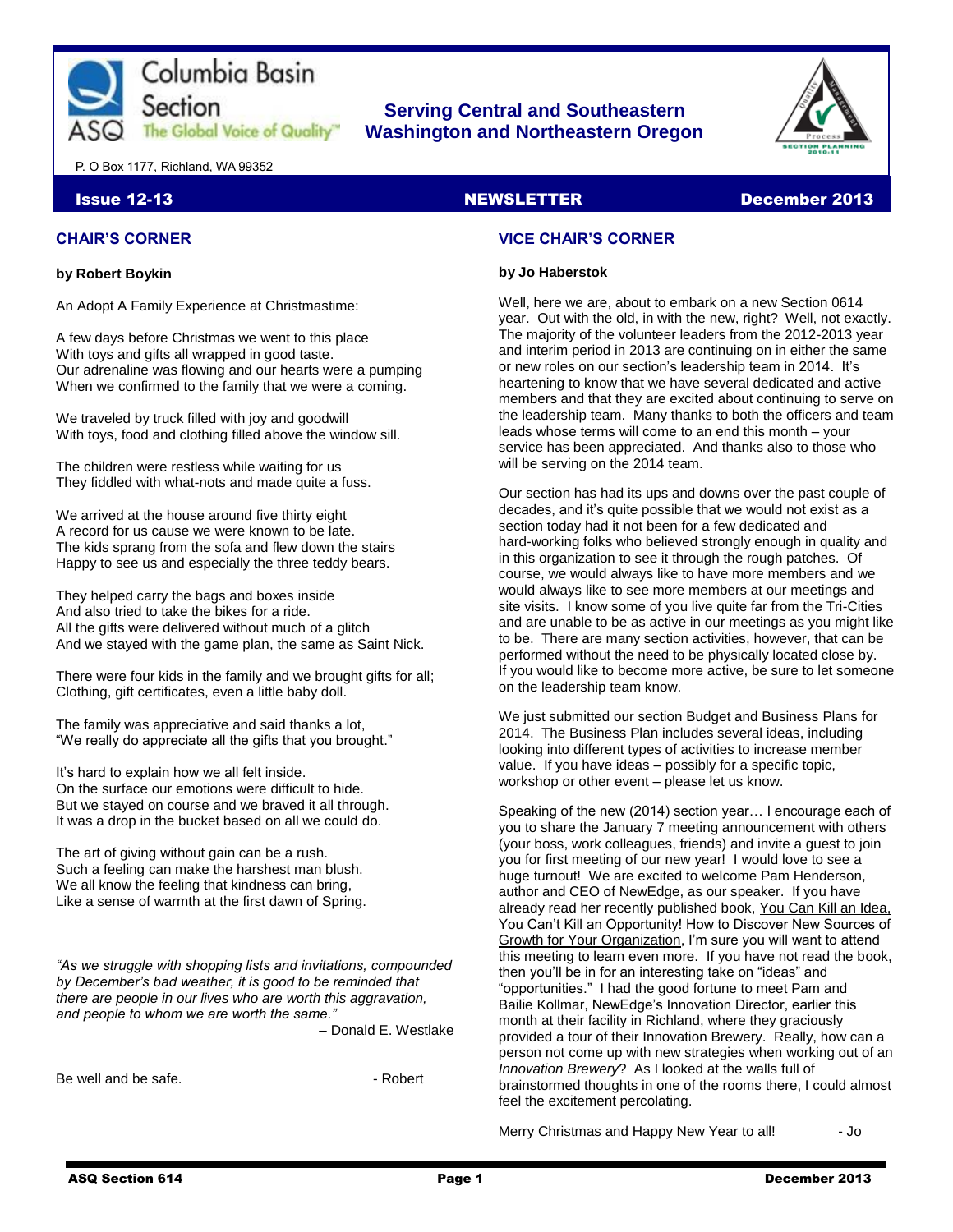

## **January 7, 2014 The Global Voice of Quality" American Society for Quality Columbia Basin Section 614**



## **Tuesday, January 7, 2014**

## **LOCATION & TIME:**

O'Callahan's/Shilo Inn 50 Comstock Blvd. Richland, Washington

5:30 p.m. - Check in/Networking (no host cocktail service)

6:00 p.m. - Buffet Dinner

6:45 p.m. - Presentation

## *DINNER BUFFET MENU:*

The Chef and crew at O'Callahan's Restaurant always provide a fine and varied buffet dinner for us at the Shilo Inn. The buffet usually includes two entree choices, plus accompanying vegetable, a number of tasty salads, and a vegetable and/or fruit tray.

## **Cost:**

\$20 ASQ members \$24 non members \$5 presentation only

Reservations are due January 2. E-mail [Panda\\_2@charter.net](mailto:Panda_2@charter.net) with your name, phone number, company affiliation, and type of reservation, or call Alvin at (509) 371-2221.

*For more information about our ASQ section and other upcoming events:*  [www.asq614.org/](http://www.asq614.org/)

Note: No-shows will be billed if cancellation is received less than 48 hours prior to meeting start time.

# **"You Can't Kill an Opportunity"**

## **Pam Henderson**

**CEO, New Edge, Inc.**

Believe it or not, killing ideas is about growth. And everyone who makes a dinner reservation and attends this meeting will have a chance to win a copy of Pam's book, so make your reservation NOW!!

When truly understood, *opportunity* provides the clues to the right ideas. Think of an idea as a Koi fish and an opportunity as the pond. Some suggest if you put one of these beautiful orange and black Japanese fish in a small pond, it will stay small. Put it in a large pond and that same fish will grow quite large. The fish grow only as large as their environment allows. We need to start our growth journey focused on discovering and generating



opportunity as the precursor to big ideas. If we want a big fish, we need a big pond, and if we want a big idea; we need a big opportunity.

In her recently published book, You Can Kill an Idea, You Can't Kill an Opportunity! How to Discover New Sources of Growth for Your Organization, Pam demonstrates that ideas alone are failing. They promise growth but too often lead to products and services that don't deliver. The wellspring of BIG growth is opportunity; opportunity that comes by killing ideas as the starting place for growth and replacing them with the pursuit of opportunity.

Opportunity Storming™ is a unique approach that builds ideas directly from opportunities. By first defining the dimensions of the opportunity, then enriching it with insights and trends, ideas are created that fall within the opportunity. The ideas then stretch and shape the opportunity. Opportunities are expanded across Six Sources – technology, design and brand, the business model, organization, external environments, and the market. The result is big idea bundles that expand to capture more of the opportunity.

Join us on January 7 and learn more from Pam about these ideas, opportunities and more. There will be a drawing at the conclusion of the meeting, and the lucky winner will receive a copy of Pam's book!

About the Speaker: Pam Henderson, Ph.D., is cofounder and CEO of NewEdge, Inc. Originally on the faculty at Carnegie Mellon University, Pam later worked with the national laboratory system and Washington State University to commercialize early stage technologies. She publishes widely on market insight, business and innovation strategy, and design and has received recognition in Harvard Business Review, Wall Street Journal, and NPR and speaks internationally.

*About NewEdge, Inc.: Based in Richland, NewEdge delivers growth to clients by focusing on the broader opportunity, rather than individual ideas. They deliver end-to-end results and help grow companies by providing opportunity discovery and delivery tools to them through collaborative engagement, connecting them with the company's ecosystem, driving open innovation and training others to enable the organization. Clients include Pepsi-Co, Eastman, Ferrari, GlaxoSmithKline, John Deere and Infinia.*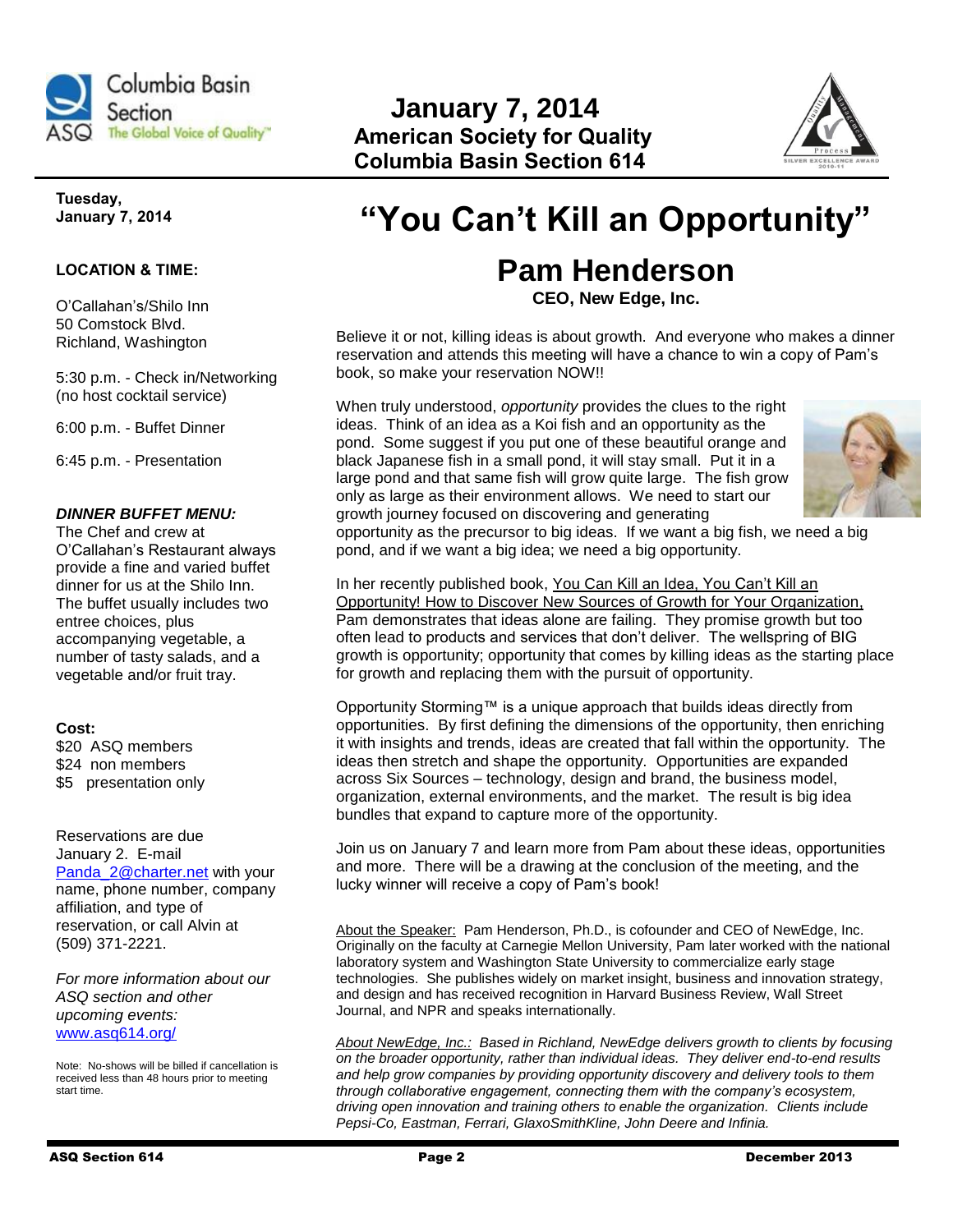## **THE SIX UNIVERSAL PROCESS AFFECTERS**

by Dennis Arter, FASQ

There are several ways of examining processes for deeper understanding. A common method examines the six universal process affecters, initially captured by Ishikawa (Reference 2) and used in the fishbone diagram approach to problem solving. These six affecters are:

- 1. **Methods.** These are the instructions we provide for the task. They are often called documents.
- 2. **Material.** There are the things used by the process. Ingredients and feed stock and coatings.
- 3. **Manpower** (and womanpower!). These are the human competencies needed for the task. Competency is composed of both knowledge (training) and skill (practice).
- 4. **Measurement.** These are the data taken on the process and their use. Calibration, control charts, and



process validation are key components here.

- 5. **Machinery.** This is the equipment used to perform the action. We need the right jigs and dies and software and set points.
- 6. **Environment.** These are the outside influences on the process, like radiation and temperature and crowding and stress.

A common way of remembering these items is mmmmmmmmmeeeee!

## **QUOTE OF THE MONTH**

Silences make the real conversations between friends. Not the saying but the never needing to say is what counts. - Margaret Lee Runbeck

#### **MISTAKES LEADERS MAKE AND HOW TO AVOID THEM - January 21 Workshop in Richland**

#### *2014: Isn't it time to take your leadership to the next level?*

This workshop may help you avoid shooting yourself in the foot in leadership. It may also help you prioritize leadership habits that, if left undone, will limit your influence with your team.

The workshop will be facilitated by Paul Casey, who is a trainer, speaker and certified Life Coach.

Date and Time: Tuesday, January 21 1pm-4pm

Location: 79 Aaron Drive (Abadan Building), Richland

Cost: \$70

*Special offer: Bring a friend, and their registration is only \$45!*

Contact Paul by January 15 at [pcgrowingforward@gmail.com](mailto:pcgrowingforward@gmail.com) for a registration form.

## **2014 SUMMER LEADERSHIP INTENSIVE TO BE HELD IN TACOMA**

Authentic Leadership in Action (ALIA) is active in three main areas: Leadership Intensives, In-Depth Training, and Social Innovation. Since 2001, the Summer Leadership Intensive has spawned countless new collaborations across networks such as the Art of Hosting, Presencing Institute, Reos Partners, Human Systems Dynamics, and many others. While the design of the Summer Leadership Intensive has remained constant, the players and elements combine in ways that are always emergent and fresh. The 2014 Summer Leadership Intensive will take place in Tacoma, Washington, June 8-13 at the Pacific Lutheran University campus.

The following message is from Steven Byers (who was our 0614 Section Chair many years ago):

I'm getting this information out now, before the end of 2013, because: 1) I'm excited about being part of the design and hosting team; 2) the registration fee is a little on the expensive side for most of us (and, it's 5 days!) so we might need time to plan or budget or even look for grant support; and 3) there is an Early Bird price break that some of you might wish to take advantage of.

You can see more details about the [SLI at the ALIA web site,](http://aliainstitute.org/summer2014/) which will be periodically updated as the design evolves. I'm happy to share my ALIA experience with anyone who would appreciate such a conversation. And, here is a link to some blogs I wrote [about my 2012 experiences.](http://helpinghumansystems.com/wordpress/?s=ALIA)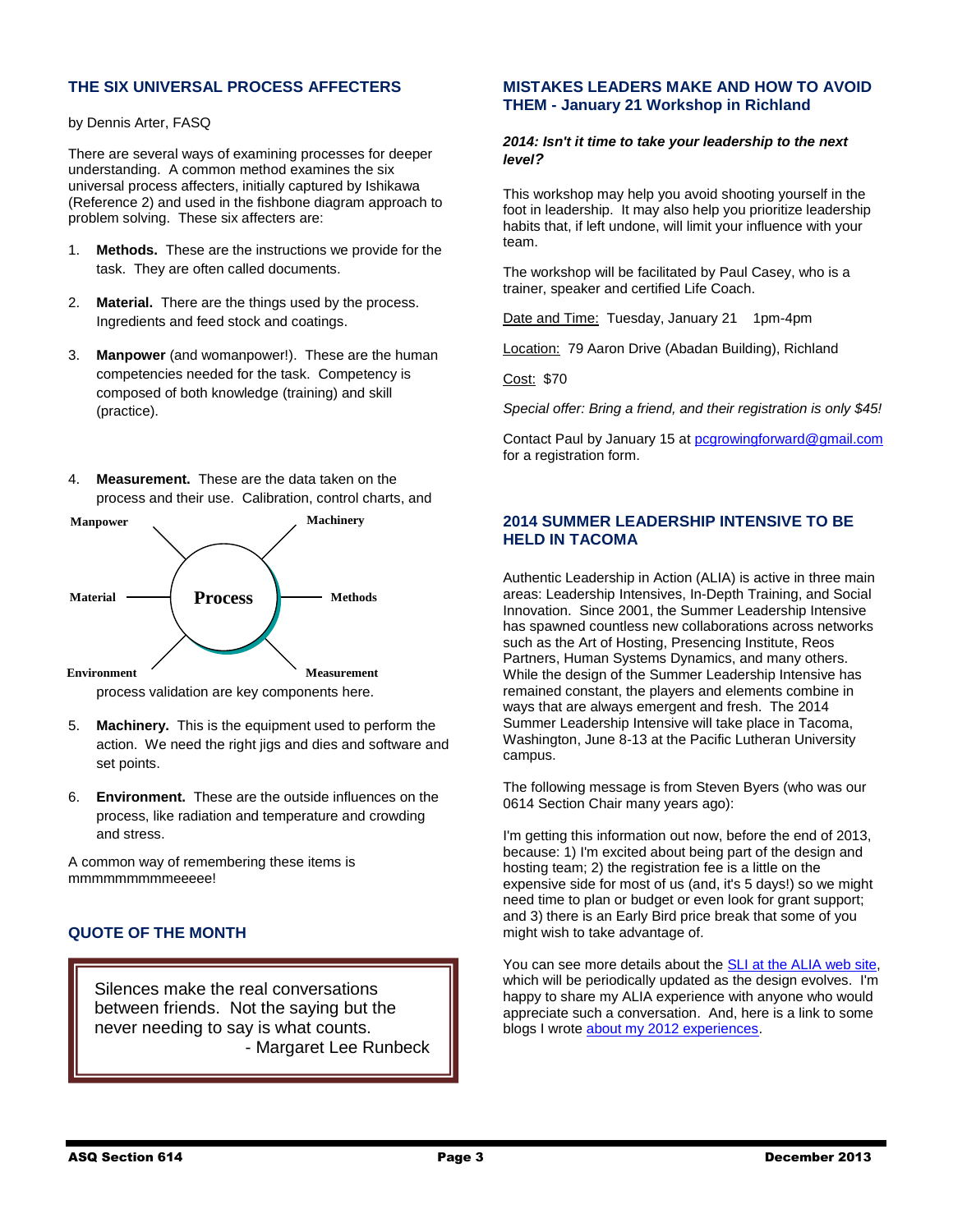#### **ISOfocus MAGAZINE FOCUSES ON INTERNATIONAL STANDARDS**

#### by Dennis Arter, FASQ

ISOfocus is a gateway to International Standards. Published six times per year in English and French, the magazine seeks to provide not only the kind of overviews that strategic planners need but also the little details that can make a big difference. ISOfocus provides ideas for small business as well as for large enterprises faced with major decisions.

The current issue recognizes the first recipient of the ISO Prize, which is quite interesting, as the award was designed specifically for people who don't work within ISO, a member body or a technical committee. The issue also includes information about the new ISO technical committee on railroad applications (ISO/TC 269).

To view these articles and/or to download articles, [click here.](http://www.iso.org/iso/iso_magazines)

## **COUNTDOWN TO THE HOLIDAYS…**

#### by Lorie Rosenberg

Ho! Ho! Ho! It's that time of year again. There's so much to do...shopping, decorating, cooking, cleaning and a multitude of other tasks and responsibilities that need to get done to get ready for the holidays.

No matter what special holiday you celebrate, it still adds a lot of stress and pressure to get everything done, and also try to keep up with work and your other responsibilities.

Here are a few tips to help you get through the holidays without going crazy in the process:

#### **1. You Can't Do it All**

There are so many expectations put on us by our friends and family, not to mention the ones we create all by ourselves. Trying to do it all during the holidays will drive you crazy and you'll be so exhausted you won't be able to enjoy them. Make choices on what you can do, what you need to cut back on and then take time to enjoy the special times you have with your friends and family.

#### **2. Set Limits**

It's a good idea to set limits with your friends and family. It may be necessary this year to stay at home because traveling is too costly and it's going to take a toll on your health and well-being. Set limits on what you're going to spend on your children and on your family, and stick to them. Get your children involved in making gifts for friends and family, ones that are truly special. Or rather than a gift, do something together that's out of the ordinary. Help sponsor a family in need that doesn't have the money to buy gifts. Or give your holiday money to a charity.

#### **3. Cherish the Relationships**

The holidays are more than just gifts. They're about enjoying the company of family and friends. About getting together to socialize and having fun with people you care about. So take time to enjoy the people in your life that make it so special!

#### **4. Simply, Simplify**

This year, more than ever, is the perfect time to simplify. It's not necessary to make the complete holiday dinner with all the specialties you've been creating for years. It's time to simplify and choose what's most important.

#### **5. Get Everyone Involved**

Just as in business, there's a time to delegate. And that's exactly what to do at the holidays. Assign tasks or better yet, have a family meeting and negotiate who does what. Get everyone involved in wrapping the gifts, putting up the decorations, and cooking dinner. The holidays are a time to spend with family and get everyone in on the holiday traditions and the work that revolve around making them happen.

#### **6. Visualize the Experience**

Take a few minutes in a quiet place with no distractions, close your eyes, and visualize your holiday experience. What does it look like? Who are you spending it with? What do you need to do to get there? How are you feeling during it?

Then put a plan into effect that will make that vision into a wonderful holiday experience!

*Lorie Rosenberg has been involved with marketing, communications, and informational learning for over 30 years. She works with individuals on the "spiritual" side of business and life, helping them overcome their own limiting beliefs and gain the discipline and motivation to achieve personal growth and business success. For more information:* [info@qualitytalk.com](mailto:info@qualitytalk.com)*.* 

## **VISION CHECK-UP**

#### by Paul Casey

So, I just returned from my annual eye exam. I very much dislike this appointment because of how sensitive my eyes are–and that air puff test? Well, I failed it. As I drove away, after getting the report from my doc, I quickly saw a parallel for the physical vision check-up to a self-leadership check-up.

I am near-sighted and need glasses for seeing far away. Sometimes we all get a little near-sighted and only seeing what is right in front of us, getting carried along by the busyness tsunami–reactive in our scheduling, responses, and decisions. It is important to live in the present, AND it is important to get far-sighted as well, seeing down the road for how to incorporate your life goals, dreams, and values more intentionally into your life. And that takes time to calendar those priorities. So, there is a balance of both that is needed.

Do you need some priority corrective lenses adjusted this Holiday season and into the New Year?

*Paul Casey works and lives in the Tri-Cities. He is a speaker, trainer and life coach. For more information about him and the services provided by his company, Growing Forward, [click here.](file:///C:/Users/Robert/AppData/Local/Microsoft/Windows/Temporary%20Internet%20Files/Content.Outlook/AP1LWLY7/Call%20for%20a%20free%20consultation%20or%20to%20set%20up%20a%20speaking%20engagement)*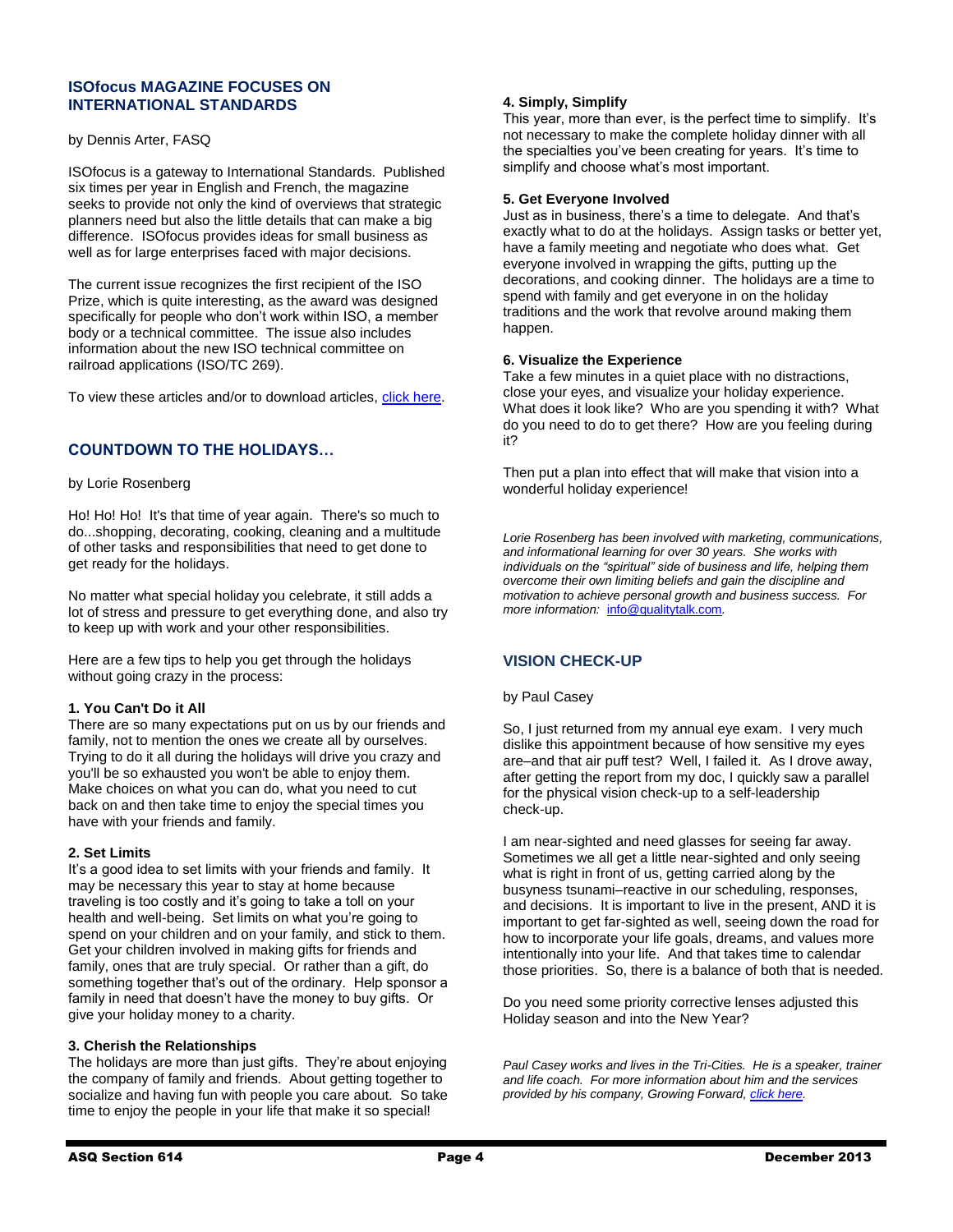## **MOTIVATE YOURSELF BY VISUALIZING YOUR GOALS**

Motivation expert Jon Gordon visited the TODAY show in November and offered tips on motivating yourself to organize yourself, stay connected to friends and family, and achieve a healthier life. Some of these tips may also be helpful for anyone setting New Year's Resolutions. Check it out [here.](http://video.today.msnbc.msn.com/today/53541971)

## **NEED SOME LAST MINUTE CHRISTMAS IDEAS?**

by Jo Haberstok

Looking for something for your boss, co-worker, friend or family member? Here are just a few ideas, gleaned from recent web browsing, emails and/or recommendations from others.

[You Can Kill An Idea, But You Can't Kill An Opportunity: How](http://www.amazon.com/You-Kill-Idea-Cant-Opportunity/dp/111880838X/ref=sr_1_1?ie=UTF8&qid=1387224820&sr=8-1&keywords=You+can+kill+an+idea)  [to Discover New Sources of Growth for Your Organization...](http://www.amazon.com/You-Kill-Idea-Cant-Opportunity/dp/111880838X/ref=sr_1_1?ie=UTF8&qid=1387224820&sr=8-1&keywords=You+can+kill+an+idea)  by Pam Henderson

[Red Thread Thinking: Weaving Together Connections for](http://asq.org/quality-press/display-item/index.html?item=P1519&WT.dcsvid=NzQ3NTUwNjQ4MDcS1&WT.mc_id=EM1111098)  **Brilliant Ideas and Profitable Innovation** by Debra Kaye

It's Not All About Me: The Top Ten Techniques for Building [Quick Rapport with Anyone](http://www.amazon.com/Its-Not-All-About-Techniques/dp/057809665X/ref=sr_1_8?ie=UTF8&qid=1387224256&sr=8-8&keywords=top+ten+business+books) by Robin Dreeke

[One Word that will Change Your Life](http://r20.rs6.net/tn.jsp?e=001VZyG7GdujKFcl-A-EZgv3BPqU0D7wlAojg0Ft_D5XE1WXsaCxwKfVNEk76DDWN2YJuhiW7kqj9kT6osgVd-NqCeuns9pVPwvhQ2ReotL-BbtPdxYOykevQANHH3QjCCrtlKvEVL7Tgc=) by Jon Gordon, Dan Britton and Jimmy Page

[Hacking Leadership: The 11 Gaps Every Business Needs to](http://www.amazon.com/Hacking-Leadership-Business-Secrets-Closing/dp/1118817419)  [Close and the Secrets to Closing Them Quickly](http://www.amazon.com/Hacking-Leadership-Business-Secrets-Closing/dp/1118817419) by Mike Wyatt

[The Top Ten Mistakes Leaders Make](http://www.amazon.com/The-Top-Mistakes-Leaders-Make/dp/0781445493/ref=sr_1_3?ie=UTF8&qid=1387224256&sr=8-3&keywords=top+ten+business+books) by Hans Finzel

[Great Work: How to Make a Difference People Love](http://www.amazon.com/Great-Work-Make-Difference-People/dp/0071818359/ref=sr_1_6?ie=UTF8&qid=1387224739&sr=8-6&keywords=top+music+cds+2013) by David **Sturt** 

[The Slight Edge: Turning Simple Disciplines into Massive](http://www.amazon.com/The-Slight-Edge-Disciplines-Happiness/dp/1626340463/ref=sr_1_7?ie=UTF8&qid=1387224256&sr=8-7&keywords=top+ten+business+books)  [Success and Happiness](http://www.amazon.com/The-Slight-Edge-Disciplines-Happiness/dp/1626340463/ref=sr_1_7?ie=UTF8&qid=1387224256&sr=8-7&keywords=top+ten+business+books) by Jeff Olson and John David Mann

[Customer Service Mastery: The top 10 Business Book](http://www.amazon.com/Customer-Service-Mastery-Business-Summaries-ebook/dp/B00H3WY7P2/ref=sr_1_22?ie=UTF8&qid=1387224424&sr=8-22&keywords=top+ten+business+books)  **Summaries on Customer Service** by Larry Fitzpatrick

[The Top 10 Distinctions Between Winners and Whiners](http://www.amazon.com/The-Distinctions-Between-Winners-Whiners/dp/0470885866/ref=sr_1_48?ie=UTF8&qid=1387224476&sr=8-48&keywords=top+ten+business+books) by Keith Cameron Smith

[See You At The Top: 25th Anniversary Edition](http://www.amazon.com/See-You-The-Top-Anniversary/dp/0743596781/ref=sr_1_5?ie=UTF8&qid=1387224675&sr=8-5&keywords=top+audio+books) by Zig Ziglar

[Best Joke Book for Kids : Best Funny Jokes and Knock](http://www.amazon.com/Best-Joke-Book-Kids-Funny-ebook/dp/B00EKVOG28/ref=sr_1_4?ie=UTF8&qid=1387224576&sr=8-4&keywords=top+kids+books+2013)  [Knock Jokes\( 200+ Jokes\)](http://www.amazon.com/Best-Joke-Book-Kids-Funny-ebook/dp/B00EKVOG28/ref=sr_1_4?ie=UTF8&qid=1387224576&sr=8-4&keywords=top+kids+books+2013) by Peter MacDonald

## **GOT 5 MORE MINUTES?**

Check out the Christmastime "quiz", of sorts… below. See if you are down with the Christmas jingle genre of our time. See Page 7 for the answers, if you must.

## **NARRATIVES**

- 1. Wanted in December: top forward incisors
- 2. The lad is a diminutive percussionist
- 3. Decorate the entry-ways
- 4. Sir Lancelot with laryngitis<br>5. A B C D E F G H I J K M N
- 5. A B C D E F G H I J K M N O P Q R S T U V W X Y Z
- 6. The smog-less bewitching hour arrived
- 7. Exuberation to this orb
- 8. 288 Yuletide hours
- 9. Do you perceive the same longitudinal pressure which stimulates my auditory sense organs?
- 10. The red-suited pa is due in this burg
- 11. Stepping on the pad cover
- 12. Uncouth dolt has his beezer in the booze and thinks he is a Dark Cloud's boyfriend
- 13. Far back in a hay bin
- 14. Leave and do an elevated broadcast
- 15. That exiguous hamlet south of the holy city
- 16. Behold! I envisioned a trio of nautical vessels
- 17. Listen, the winged heavenly messengers are proclaiming tunefully
- 18. Hollow metallic vessels which vibrate and bring forth a ringing sound when struck
- 19. As the guardians of little woolly animal's protected their charges in the shadows of the earth
- 20. Frozen precipitation commence
- 21. Oh, member of the round table with missing areas
- 22. Boulder of the tinkling metal spheres
- 23. Vehicular homicide was committed on Dad's mom by a precipitous darling
- 24. We are Kong, Lear, and Nat Cole
- 25. Cup-shaped instruments fashioned of a whitish metallic element
- 26. Oh small Israel urban center
- 27. Our fervent hope is that you thoroughly enjoy your yuletide season
- 28. Parent was observed osculating a red-coated unshaven teamster
- 29. May the Deity bestow an absence of fatigue to mild male humans
- 30. Natal celebration devoid of color, rather albino, as a hallucinatory phenomenon for me
- 31. Obese personification fabricated of compressed mounds of minute crystals
- 32. Have hitherward the entire assembly of those who are loyal in their belief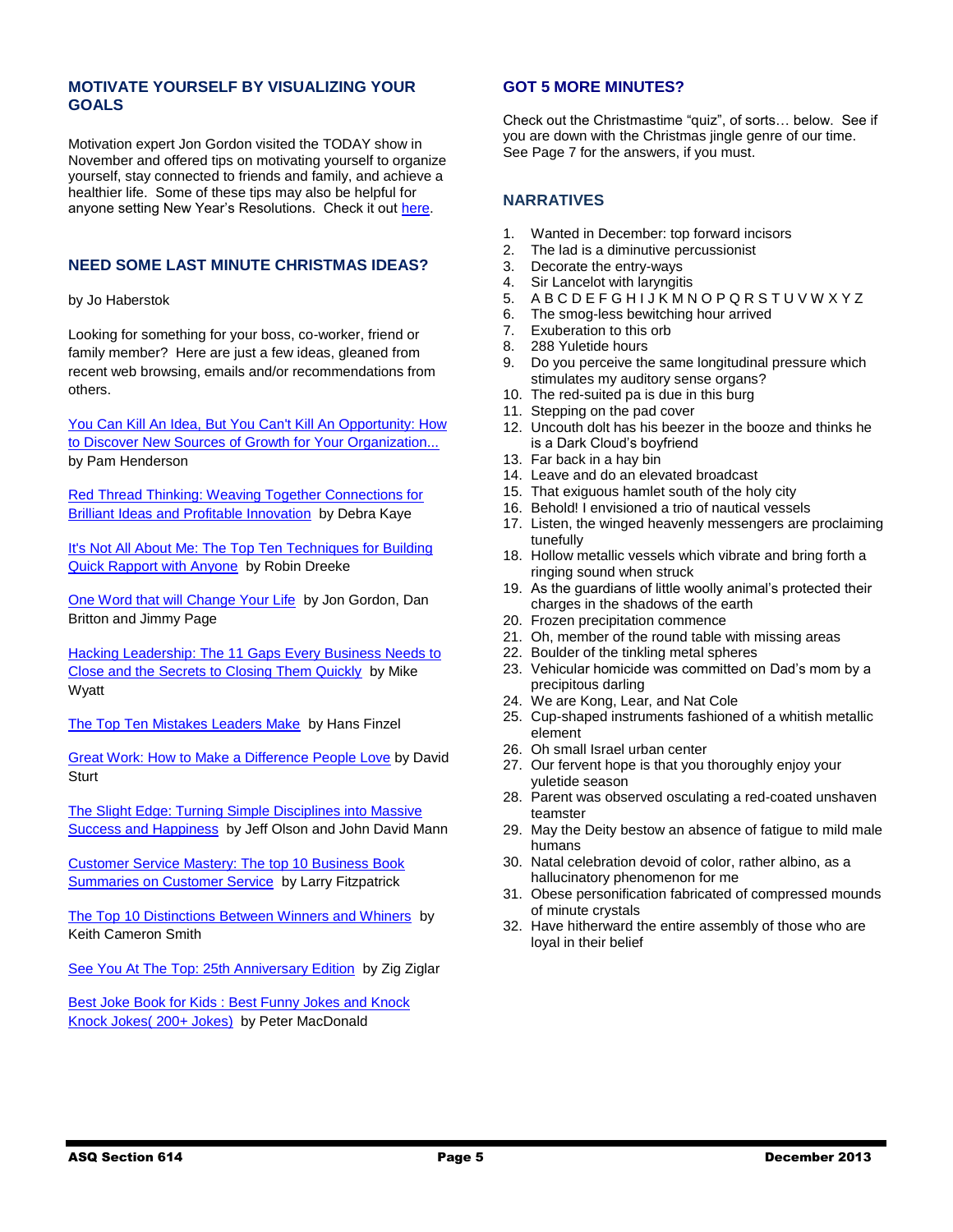## **SECTION 614 LEADERSHIP TEAM(S)**

Elections were held this past spring for officers for 2014, and committee chairs were also appointed at that time. Because of the six-month gap between the official end of the term for the 2012-2013 leaders and the incoming 2014 team, we are utilizing the talents and ideas of *both* teams and are using the six-month period to transition over to the 2014 team.

## **2012-2013 SECTION 614 LEADERSHIP TEAM (through December 31, 2013)**

| <b>Section Chair</b><br>(and acting Programs Chair) | Robert Boykin        |
|-----------------------------------------------------|----------------------|
| <b>Vice Chair</b><br>(and acting Publicity Chair)   | Jo Haberstok         |
| Treasurer                                           | Kent Ozkardesh       |
| Secretary                                           | Deborah Coffey       |
| <b>Certification/Recertification</b>                | <b>Patrick Faulk</b> |
| <b>Voice of the Customer Chair</b>                  | Jo Haberstok         |
| Audit                                               | Clark Beus           |
| <b>Membership Chair</b>                             | Robert Boykin        |
| <b>Nominating Chair</b>                             | Alvin Langstaff      |
| Webmaster                                           | Dennis Arter         |
| <b>Newsletter Editor</b>                            | Robert Boykin        |
| <b>Division Liaison</b><br>and Section Historian    | Dennis Arter         |
| <b>Education Chair</b>                              | Vacant               |
| <b>Programs Chair</b>                               | Vacant               |
| <b>Publicity Chair</b>                              | Vacant               |

## **SECTION 614 MEMBERSHIP**

As of December 9, 2013, we have 110 members in our Section. This includes six NEW members since last month!

| <b>2014 SECTION 614</b><br><b>LEADERSHIP TEAM</b><br>(January 1 - December 31, 2014) |                      |  |
|--------------------------------------------------------------------------------------|----------------------|--|
| <b>Section Chair</b>                                                                 | Alvin Langstaff      |  |
| <b>Vice Chair</b>                                                                    | Jo Haberstok         |  |
| Treasurer                                                                            | Kent Ozkardesh       |  |
| <b>Secretary</b>                                                                     | Dennis Arter         |  |
| <b>Certification/Recertification</b>                                                 | <b>Patrick Faulk</b> |  |
| <b>Voice of the Customer Chair</b>                                                   | Debbie Clarke        |  |
| Audit                                                                                | <b>Clark Beus</b>    |  |
| <b>Membership Chair</b>                                                              | Robert Boykin        |  |
| <b>Nominating Chair</b>                                                              | Jo Haberstok         |  |
| Webmaster                                                                            | Dennis Arter         |  |
| <b>Newsletter Editor</b>                                                             | Robert Boykin        |  |
| <b>Division Liaison</b><br>and Section Historian                                     | Dennis Arter         |  |
| <b>Education Chair</b>                                                               | Vacant               |  |
| <b>Programs Chair</b>                                                                | Vacant               |  |
| <b>Publicity Chair</b>                                                               | Vacant               |  |

## **PUBLICATION INFORMATION**

This newsletter is published on a regular basis to inform members and potential members about Section 614 activities and other news/information that might be of value to quality professionals. To be considered for the next newsletter, input must be received by the 10th of the month.